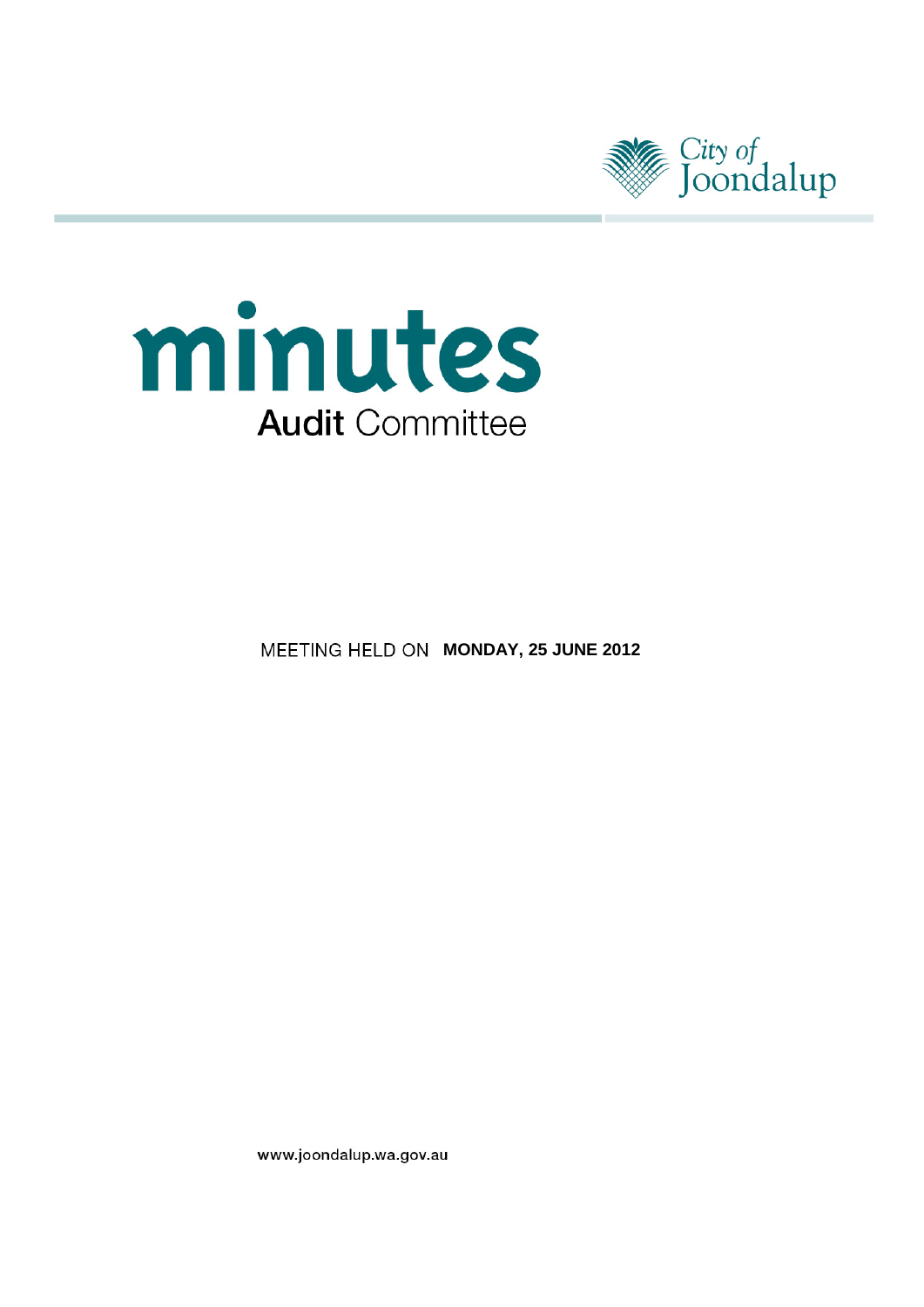## **TABLE OF CONTENTS**

| Item No | <b>Title</b>                                                                                                | Page No |
|---------|-------------------------------------------------------------------------------------------------------------|---------|
|         | Declaration of Opening                                                                                      | 3       |
|         | Apologies/Leave of absence                                                                                  | 3       |
|         | <b>Confirmation of Minutes</b>                                                                              | 4       |
|         | Announcements by the Presiding Person without discussion                                                    | 4       |
|         | Declarations of Interest                                                                                    | 4       |
|         | Identification of matters for which the meeting may sit behind closed<br>doors                              | 4       |
|         | Petitions and deputations                                                                                   | 4       |
|         | Reports                                                                                                     | 5       |
| 3       | Pre-Audit Planning - 2011/12 Annual Financial Statements<br>[102503]                                        | 5       |
| 1       | Chief<br>Executive<br>Officer's<br>Credit<br>Card<br>Expenditure<br>(January - March 2012) - [09882, 18049] | 9       |
| 2       | Recent Internal Audit Activity 2011/2012 - [89528, 50068]                                                   | 10      |
|         | Motions of which previous notice has been given                                                             | 11      |
|         | Requests for Reports for future consideration                                                               | 11      |
|         | Closure                                                                                                     | 11      |

## **Note:**

### **Clause 77 of the City's Standing Orders Local Law 2005 states:**

*"Unless otherwise provided in this local law, the provisions of this local law shall apply to meetings of committees with the exception of:*

- *(a) Clause 29 (Members seating) and*
- *(b) Clause 54 (Limitation on members speaking)"*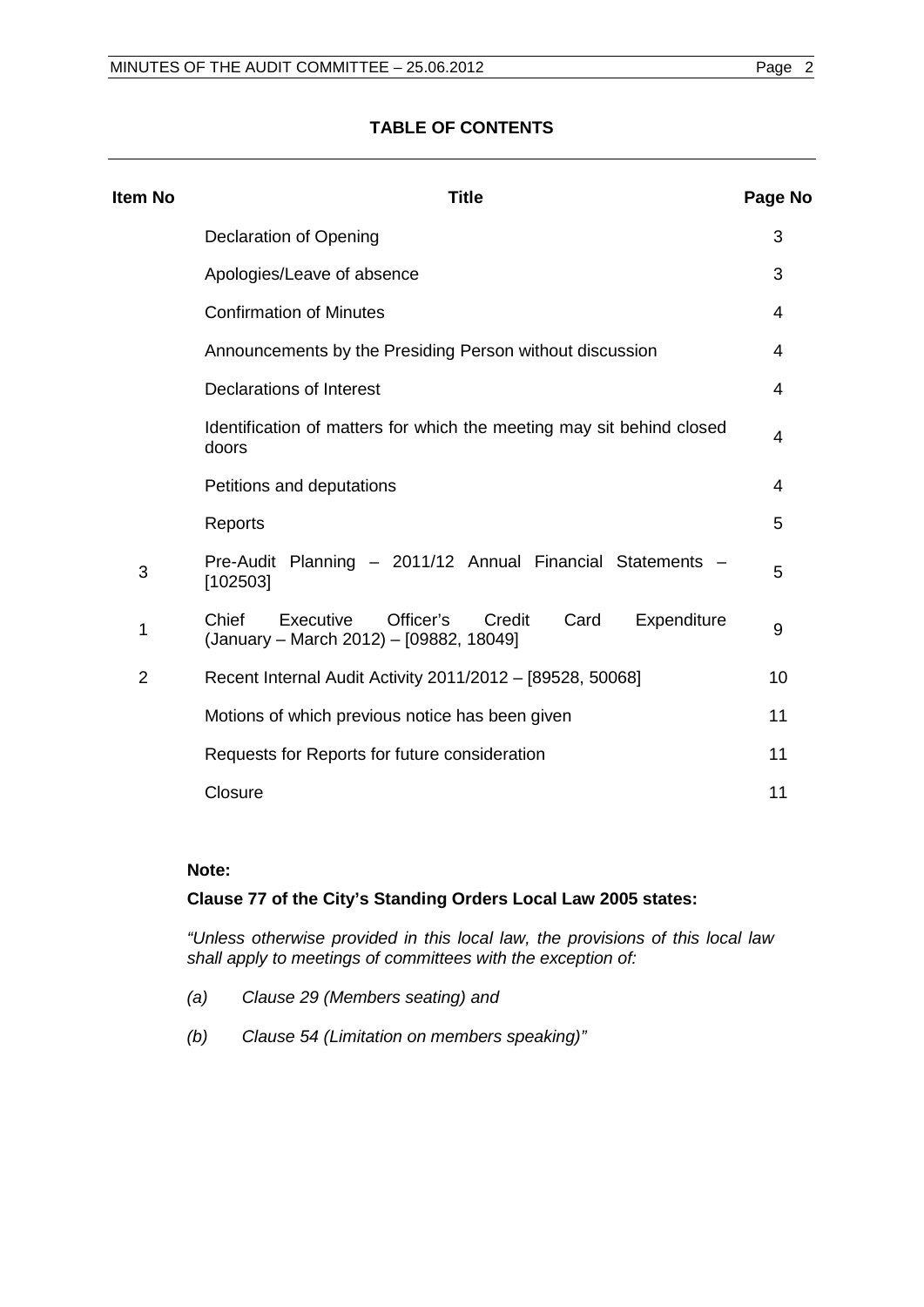# **CITY OF JOONDALUP**

#### **MINUTES OF THE AUDIT COMMITTEE MEETING HELD IN CONFERENCE ROOM 2, JOONDALUP CIVIC CENTRE, BOAS AVENUE, JOONDALUP ON MONDAY, 25 JUNE 2012**

## **ATTENDANCE**

#### **Committee Members:**

| Cr Tom McLean, JP<br>Cr Brian Corr<br><b>Mayor Troy Pickard</b><br>Cr Geoff Amphlett, JP<br>Cr Sam Thomas<br><b>Cr Teresa Ritchie</b><br>Mr Robert (Andy) Cowin | <b>Presiding Member</b><br><b>Deputy Presiding Member</b><br><b>External Member</b>                                                             | from 6.05pm                  |
|-----------------------------------------------------------------------------------------------------------------------------------------------------------------|-------------------------------------------------------------------------------------------------------------------------------------------------|------------------------------|
|                                                                                                                                                                 |                                                                                                                                                 |                              |
| Officers:                                                                                                                                                       |                                                                                                                                                 |                              |
| Mr Garry Hunt<br>Mr Mike Tidy<br>Mr Peter McGuckin<br>Mr John Byrne<br>Mrs Deborah Gouges                                                                       | <b>Chief Executive Officer</b><br><b>Director Corporate Services</b><br><b>Internal Auditor</b><br>Governance Coordinator<br>Governance Officer | Absent from 6.17pm to 6.21pm |
| Guests:                                                                                                                                                         |                                                                                                                                                 |                              |
| Ms Michelle Spain                                                                                                                                               | Audit Manager, Grant Thornton                                                                                                                   | up until 6.17pm              |
|                                                                                                                                                                 |                                                                                                                                                 |                              |

## <span id="page-2-0"></span>**DECLARATION OF OPENING**

The Presiding Member declared the meeting open at 6.02pm.

## <span id="page-2-1"></span>**APOLOGIES/LEAVE OF ABSENCE**

## **Leave of Absence previously approved**

| Cr Philippa Taylor          | 14 June to 25 June 2012 inclusive. |
|-----------------------------|------------------------------------|
| Cr Christine Hamilton-Prime | 1 June to 30 June 2012 inclusive.  |
| Cr Liam Gobbert             | 12 July to 29 July 2012 inclusive. |
| Cr Russ Fishwick, JP        | 23 July to 28 July 2012 inclusive. |
| Cr Kerry Hollywood          | 23 July to 29 July 2012 inclusive. |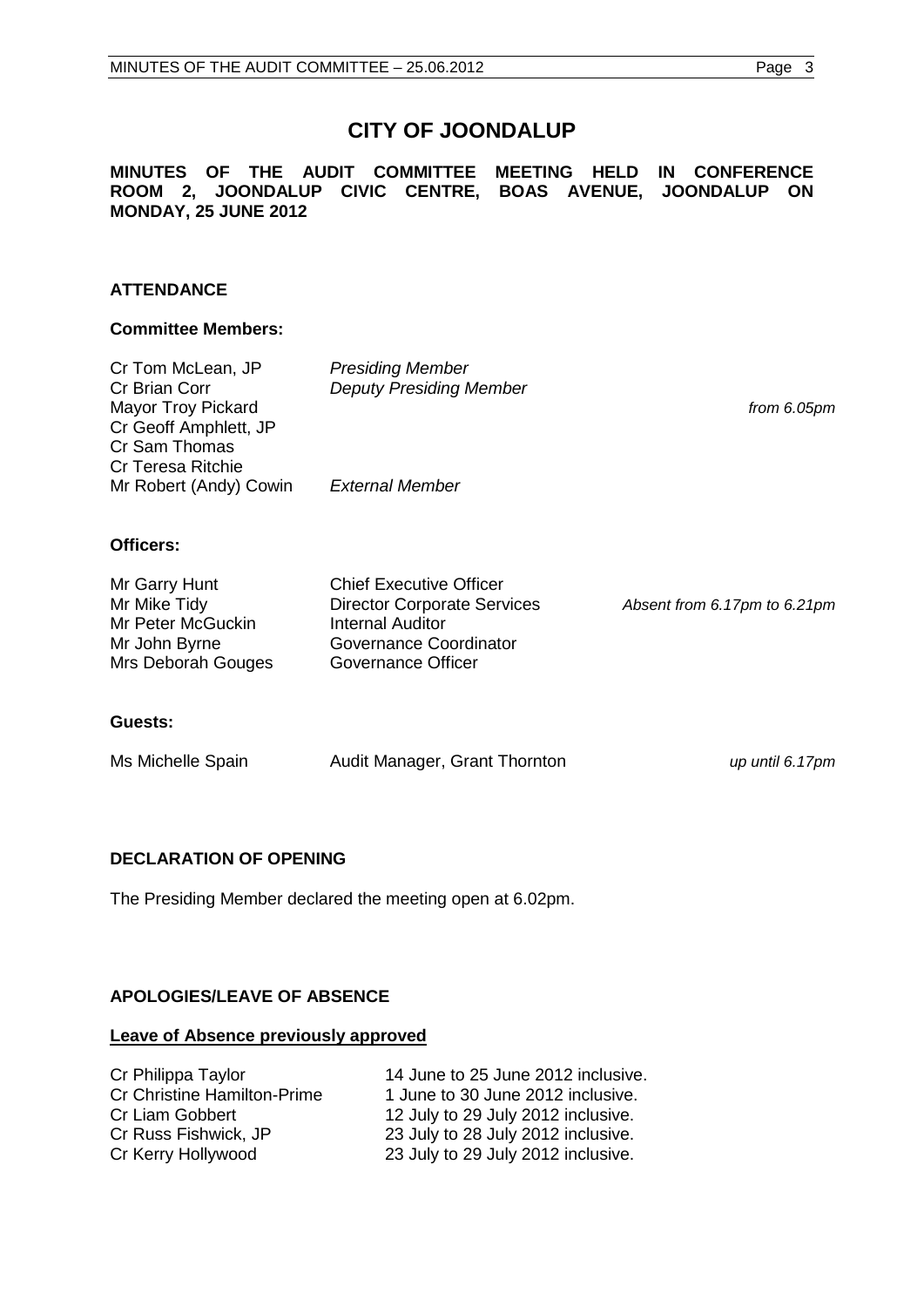## <span id="page-3-0"></span>**CONFIRMATION OF MINUTES**

### MINUTES OF THE AUDIT COMMITTEE HELD 8 MARCH 2012

## **MOVED Cr Amphlett, SECONDED Cr Ritchie that the minutes of the meeting of the Audit Committee held on 8 March 2012 be confirmed as a true and correct record.**

### **The Motion was Put and CARRIED (6/0) CARRIED (6/0)**

**In favour of the Motion:** Crs McLean, Amphlett, Corr, Ritchie, Thomas and Mr Cowin.

## <span id="page-3-1"></span>**ANNOUNCEMENTS BY THE PRESIDING PERSON WITHOUT DISCUSSION**

Nil.

## <span id="page-3-2"></span>**DECLARATIONS OF INTEREST**

### **Disclosures of interest affecting impartiality**

Elected Members (in accordance with Regulation 11 of the Local Government [Rules of Conduct] Regulations 2007) and employees (in accordance with the Code of Conduct) are required to declare any interest that may affect their impartiality in considering a matter. This declaration does not restrict any right to participate in or be present during the decisionmaking process. The Elected Member/employee is also encouraged to disclose the nature of the interest.

| <b>Name/Position</b>      | Mr Garry Hunt, Chief Executive Officer                    |  |  |  |
|---------------------------|-----------------------------------------------------------|--|--|--|
| <b>Item No/Subject</b>    | Item 1, Chief Executive Officer's Credit Card Expenditure |  |  |  |
|                           | (January – March 2012).                                   |  |  |  |
| <b>Nature of interest</b> | Interest that may affect impartiality.                    |  |  |  |
| <b>Extent of Interest</b> | The Chief Executive Officer is the card holder.           |  |  |  |

## <span id="page-3-3"></span>**IDENTIFICATION OF MATTERS FOR WHICH THE MEETING MAY SIT BEHIND CLOSED DOORS**

Nil.

## <span id="page-3-4"></span>**PETITIONS AND DEPUTATIONS**

<span id="page-3-5"></span>Nil.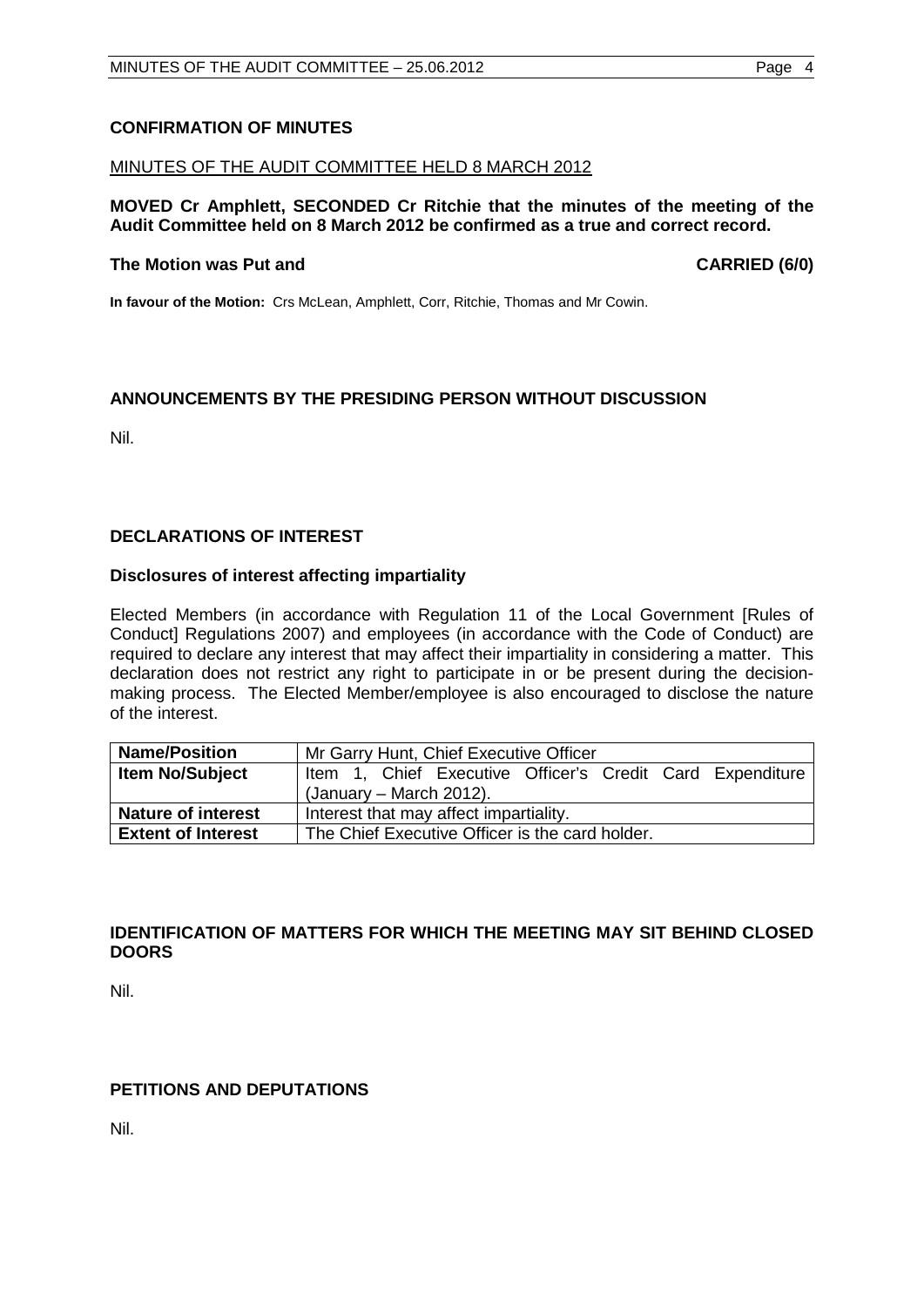*Mayor Pickard arrived at the meeting, the time being 6.05pm.*

### **REPORTS**

*The Committee agreed to discuss the items in the following order:*

- *Item 3 Pre-Audit Planning - 2011/12 Annual Financial Statements*
- *Item 1 Confidential - Chief Executive Officer's Credit Card Expenditure (January – March 2012)*
- *Item 2 Confidential - Recent Internal Audit Activity 2011/2012*

# <span id="page-4-0"></span>**ITEM 3 PRE-AUDIT PLANNING - 2011/12 ANNUAL FINANCIAL STATEMENTS**

**WARD:** All

**RESPONSIBLE** Mr Mike Tidy<br>**DIRECTOR:** Corporate Se **Corporate Services** 

**FILE NUMBER:** 102503, 101515

**ATTACHMENTS:** Nil.

#### **PURPOSE**

To enable the Audit Committee to be briefed on the annual audit plan and to discuss with the Auditor any issue of concern prior to the commencement of the audit of the 2011/12 Annual Financial Statements.

#### **EXECUTIVE SUMMARY**

The City is on schedule to have the 2011/12 Annual Financial Report prepared in accordance with Section 6.4 of the *Local Government Act 1995*, and, to have the City's accounts made available for the annual audit by the City's auditors, Grant Thornton, by the end of August 2012.

Grant Thornton normally commences the annual audit in mid September. The auditors will undertake the audit, in accordance with the terms of the audit engagement and the requirements of Part 7 Division 3 of the *Local Government Act 1995*.

Grant Thornton's representative, Michelle Spain, Associate Director – Audit and Assurance (and the audit manager for the City of Joondalup assignment) will be in attendance to discuss the up-coming audit with the Committee.

*It is recommended that the Audit Committee DISCUSS the planning for the audit of the 2011/12 Annual Financial Statements with the City's auditor, Grant Thornton.*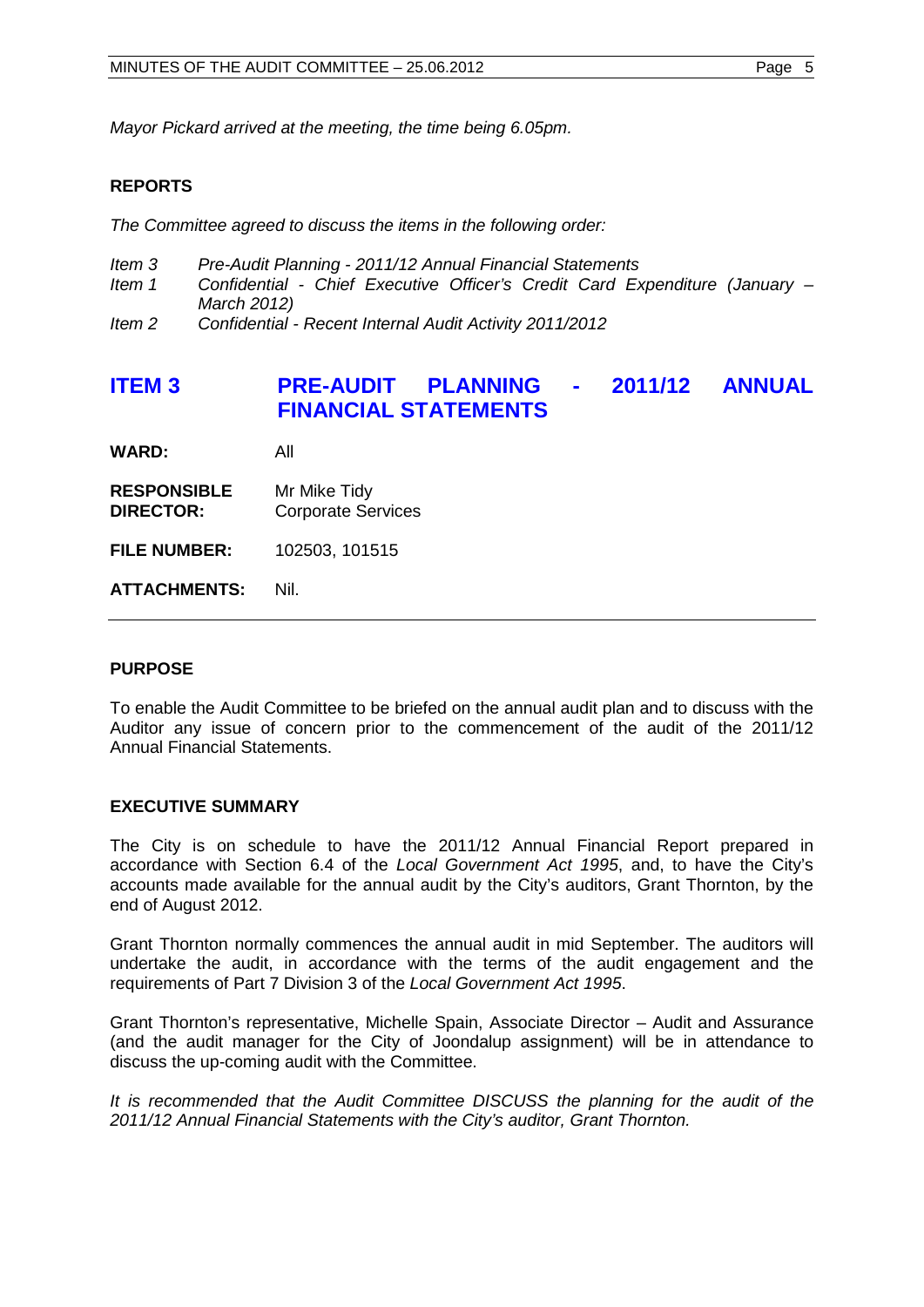Section 6.4 of the *Local Government Act 1995* requires local governments to prepare an annual financial report and to submit both the report and its accounts to its auditor by the 30 September each year. The City is on schedule to submit these to Grant Thornton by the end of August 2012.

Grant Thornton normally commences the annual audit in mid September. The auditors will undertake the audit, in accordance with the terms of the audit engagement and the requirements of Part 7 Division 3 of the *Local Government Act 1995*.

## **DETAILS**

#### **Issues and options considered:**

The purpose of a pre-audit planning meeting between the City's auditor and the Audit Committee is to enable the Auditor to discuss with the Committee, the proposed audit plan and provides an opportunity for Committee members to discuss with the Auditor any issue of concern they may have and wish to bring to the Auditor's attention.

### **Legislation/Strategic Plan/Policy Implications**

**Legislation** *Section 6.4 of the Local Government Act 1995* states:

### *6.4 Financial report*

- *(1) A local government is to prepare an annual financial report for the preceding financial year and such other financial reports as are prescribed.*
- *(2) The financial report is to -*
	- *(a) be prepared and presented in the manner and form prescribed; and*
	- *(b) contain the prescribed information.*
- *(3) By 30 September following each financial year or such extended time as the Minister allows, a local government is to submit to its auditor -*
	- *(a) the accounts of the local government, balanced up to the last day of the preceding financial year; and*
	- *(b) the annual financial report of the local government for the preceding financial year.*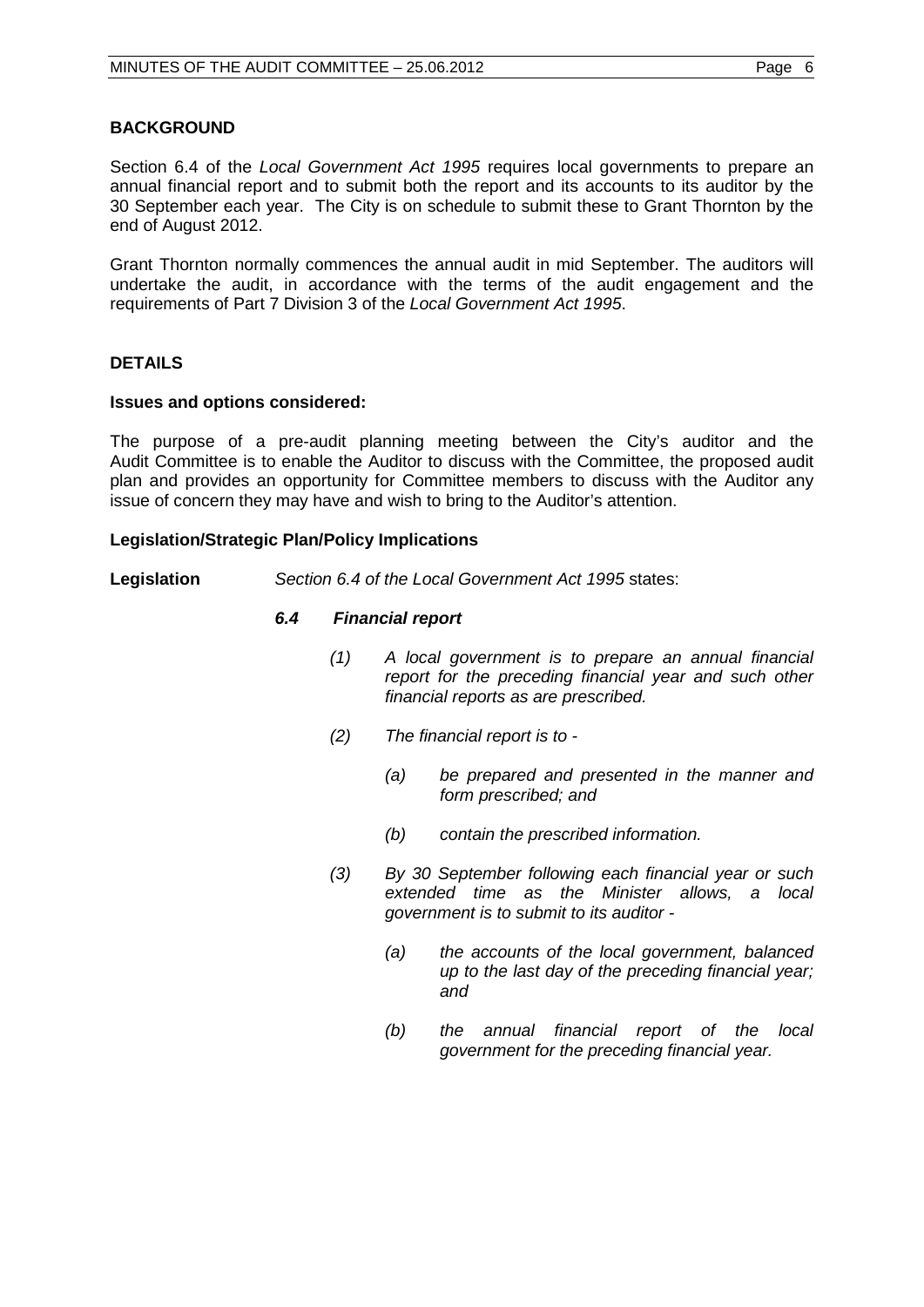| <b>Strategic Plan</b> |                            |                                                                                                                               |
|-----------------------|----------------------------|-------------------------------------------------------------------------------------------------------------------------------|
| Key Focus Area:       | Leadership and Governance. |                                                                                                                               |
| <b>Objective:</b>     | 1.1                        | To ensure that the processes of local governance are carried<br>out in a manner that is ethical, transparent and accountable. |

**Policy:** Not Applicable.

### **Risk Management Considerations:**

The external audit of the City's Annual financial Statements and accounts is an essential element of the Risk Management Framework. It provides the Council and the residents of the City of Joondalup with an independent opinion on the City's financial position as reported in the Annual Financial Statements and its compliance with applicable Accounting Standards and relevant provisions of the *Local Government Act 1995* and related Regulations.

## **Financial/Budget Implications:**

The audit fee for 2011/12 is expected to be in accordance with the contract entered into with Grant Thornton.

| <b>Account No:</b>           | 322-A3202-3261    |  |  |
|------------------------------|-------------------|--|--|
| <b>Budget Item:</b>          | <b>Audit Fees</b> |  |  |
| <b>Budget Amount:</b>        | \$32,500          |  |  |
| <b>Amount Spent To Date:</b> | \$1,510           |  |  |
| <b>Proposed Cost:</b>        | \$31,000          |  |  |
| <b>Balance:</b>              | \$Nil             |  |  |

All figures quoted in this report are exclusive of GST.

## **Regional Significance:**

Not Applicable.

#### **Sustainability Implications:**

Not Applicable.

#### **Consultation:**

This meeting of the Audit Committee enables the Auditor to discuss with the Committee, the proposed audit plan and provides an opportunity for Committee members to raise and discuss with the Auditor any issues or concerns they may have or wish to bring to the Auditor's attention.

## **COMMENT**

The City is on schedule to prepare the 2011/12 Annual Financial Report and this pre-audit planning meeting will assist the conduct of the annual audit by Grant Thornton.

## **VOTING REQUIREMENTS**

Simple Majority.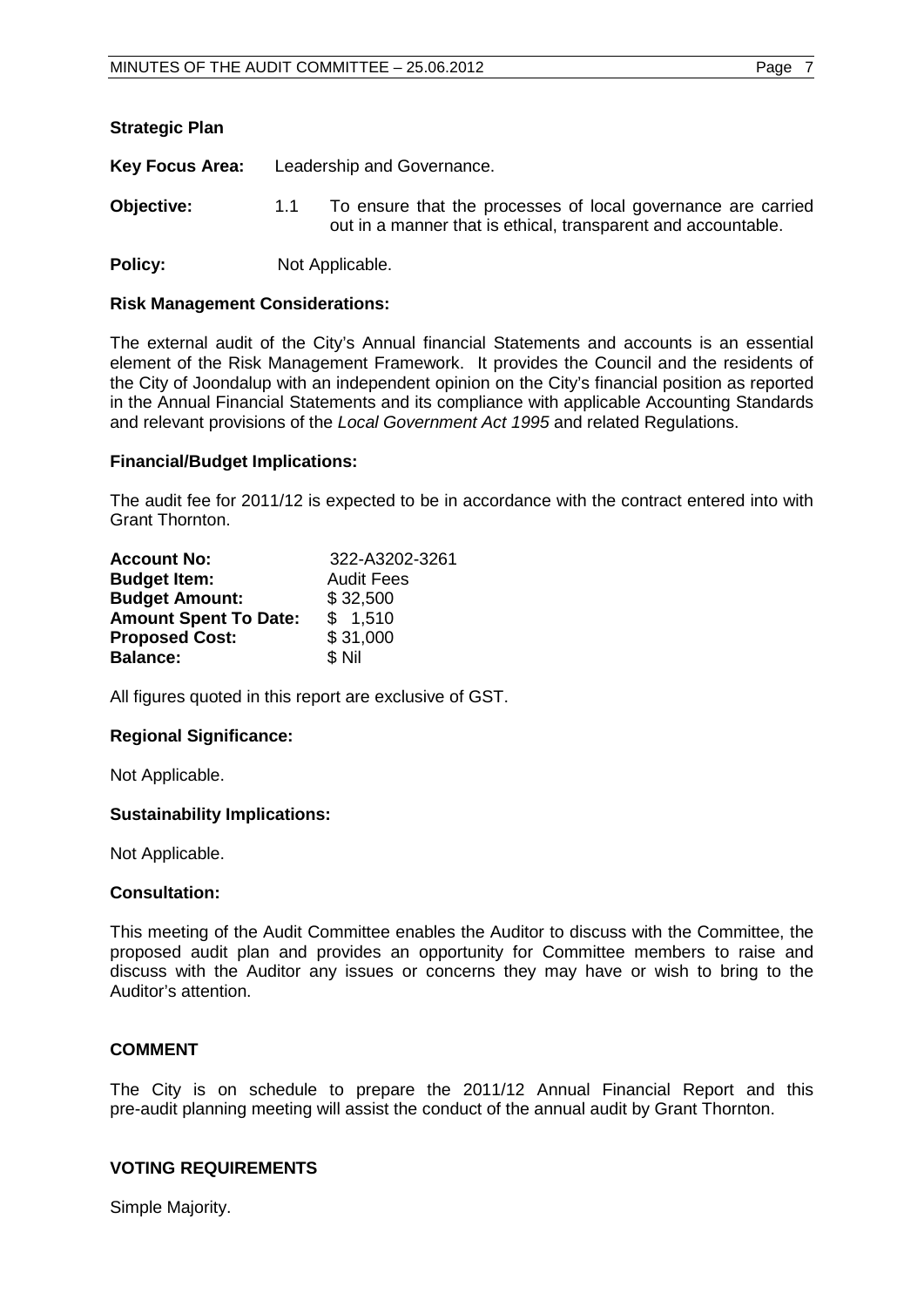Prior to voting on Item 3, Pre-Audit Planning – 2011/12 Annual Financial Statements, Ms Michelle Spain, Audit Manager from Grant Thornton provided a brief overview of the Audit Plan.

### **MOVED Cr Amphlett, SECONDED Cr Thomas that the Audit Committee DISCUSS the planning for the audit of the 2011/12 Annual Financial Statements with the City's auditor, Grant Thornton.**

### **The Motion was Put and CARRIED (7/0)**

**In favour of the Motion:** Cr McLean, Mayor Pickard, Crs Amphlett, Corr, Ritchie, Thomas and Mr Cowin.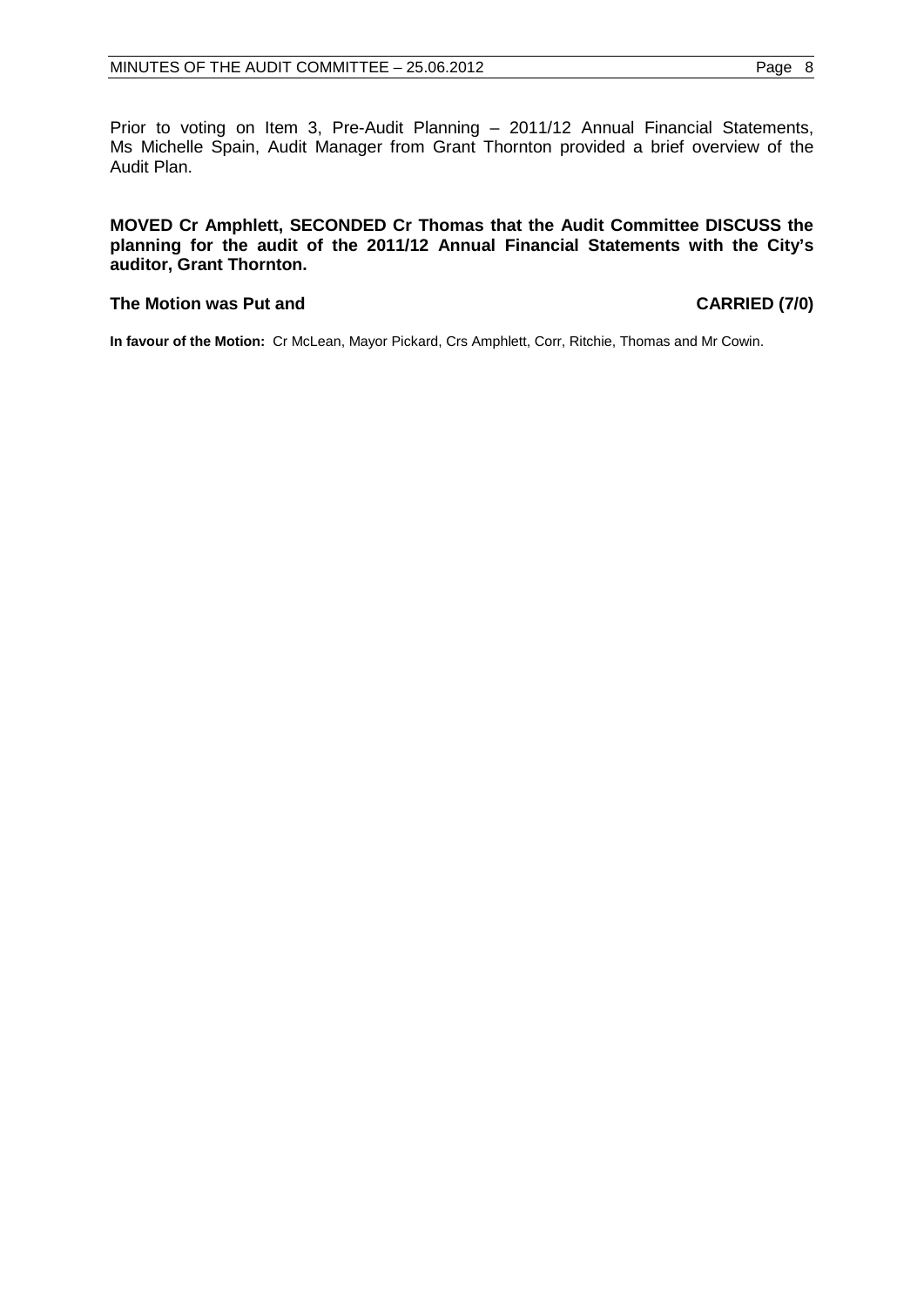*The Director Corporate Services and Ms Michelle Spain left the meeting, the time being 6.17pm.*

*The Director Corporate Services returned to the meeting, the time being 6.21pm.*

# <span id="page-8-0"></span>**ITEM 1 CONFIDENTIAL - CHIEF EXECUTIVE OFFICER'S CREDIT CARD EXPENDITURE (JANUARY – MARCH 2012)**

| <b>WARD:</b> |  | All |
|--------------|--|-----|
|              |  |     |

**RESPONSIBLE** Mr Mike Tidy<br>**DIRECTOR:** Corporate Se **Corporate Services** 

**FILE NUMBER:** 09882, 18049

| <b>ATTACHMENTS:</b> | Attachment 1  | Chief<br>Card<br>31 March 2012 | Executive<br>Expenditure                 | Officer's<br>Quarter<br>$\overline{\phantom{m}}$   | Credit<br>Ended |
|---------------------|---------------|--------------------------------|------------------------------------------|----------------------------------------------------|-----------------|
|                     | (Please Note: |                                | appear in the official Minute Book only) | The Report and Attachment is confidential and will |                 |

This report is confidential in accordance with Section 5.23 (2)(a) of the *Local Government Act 1995,* which also permits the meeting to be closed to the public for business relating to the following:

*a matter affecting an employee.*

**MOVED Mayor Pickard, SECONDED Cr Amphlett that the Audit Committee NOTES the report on the corporate credit card usage of the Chief Executive Officer for the quarter ended 31 March 2012 forming Attachment 1 to this Report.**

## **The Motion was Put and CARRIED (7/0) CARRIED (7/0)**

**In favour of the Motion:** McLean, Mayor Pickard, Crs Amphlett, Corr, Ritchie, Thomas and Mr Cowin.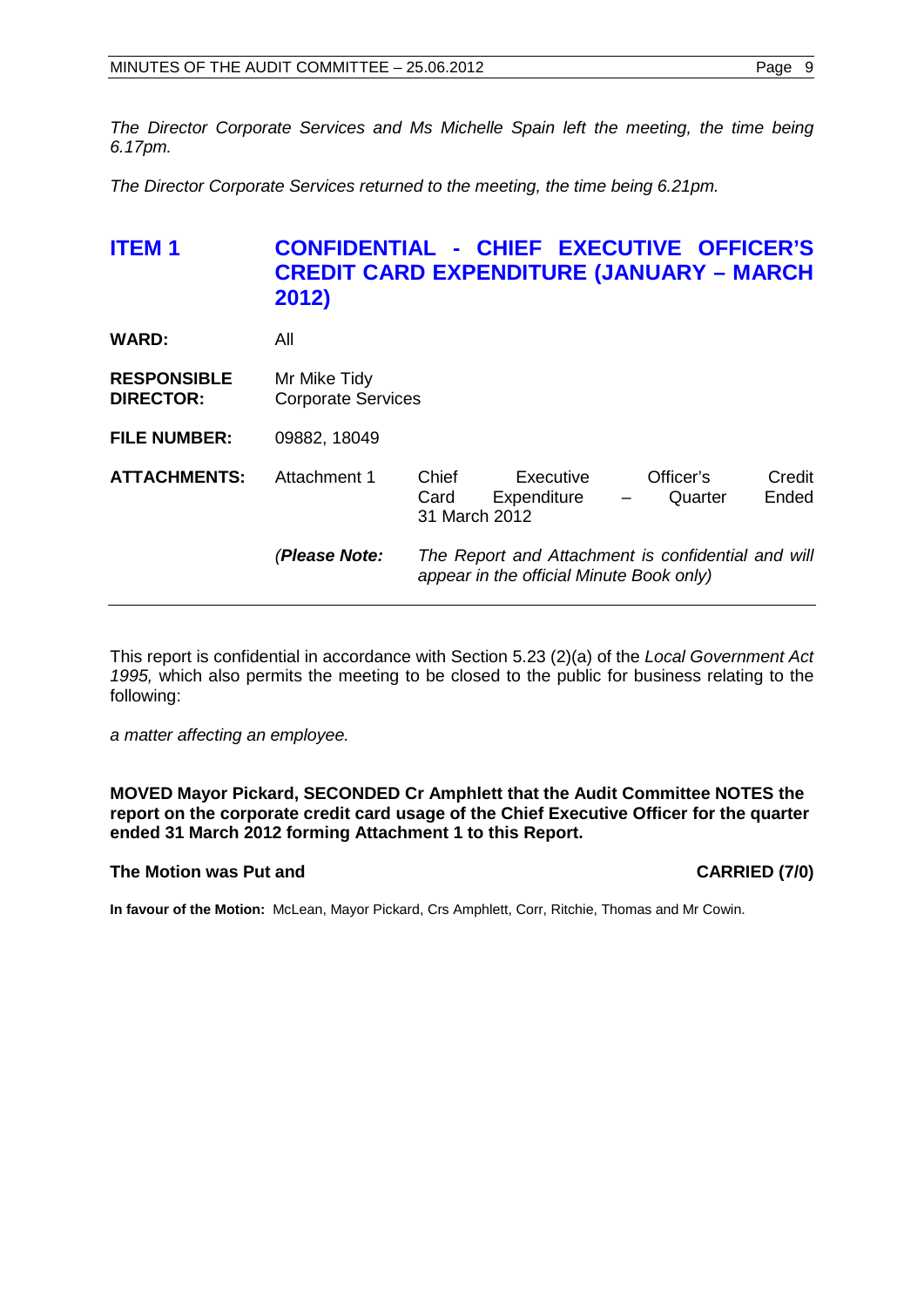# <span id="page-9-0"></span>**ITEM 2 CONFIDENTIAL - RECENT INTERNAL AUDIT ACTIVITY 2011/2012**

| <b>WARD:</b>                           | All                                                    |                                                                                                |  |
|----------------------------------------|--------------------------------------------------------|------------------------------------------------------------------------------------------------|--|
| <b>RESPONSIBLE</b><br><b>DIRECTOR:</b> | Mr Garry Hunt<br>Office of the Chief Executive Officer |                                                                                                |  |
| <b>FILE NUMBER:</b>                    | 89528, 50068, 101515                                   |                                                                                                |  |
| <b>ATTACHMENTS:</b>                    | Attachment 1                                           | <b>Recent Internal Audit Activity</b>                                                          |  |
|                                        | (Please Note:                                          | The Report and Attachment is confidential and will<br>appear in the official Minute Book only) |  |

This report is confidential in accordance with Section 5.23 (2)(f)(i) of the *Local Government Act 1995,* which also permits the meeting to be closed to the public for business relating to the following:

*a matter that if disclosed, could reasonably expected to impair the effectiveness of any lawful method or procedure for preventing, detecting, investigating or dealing with any contravention or possible contravention of law.* 

**MOVED Cr Amphlett, SECONDED Cr Ritchie that the Audit Committee NOTES the main areas of recent Internal Audit Activity for 2011/2012 forming Attachment 1 to this Report.**

#### The Motion was Put and **CARRIED** (7/0)

**In favour of the Motion:** McLean, Mayor Pickard, Crs Amphlett, Corr, Ritchie, Thomas and Mr Cowin.